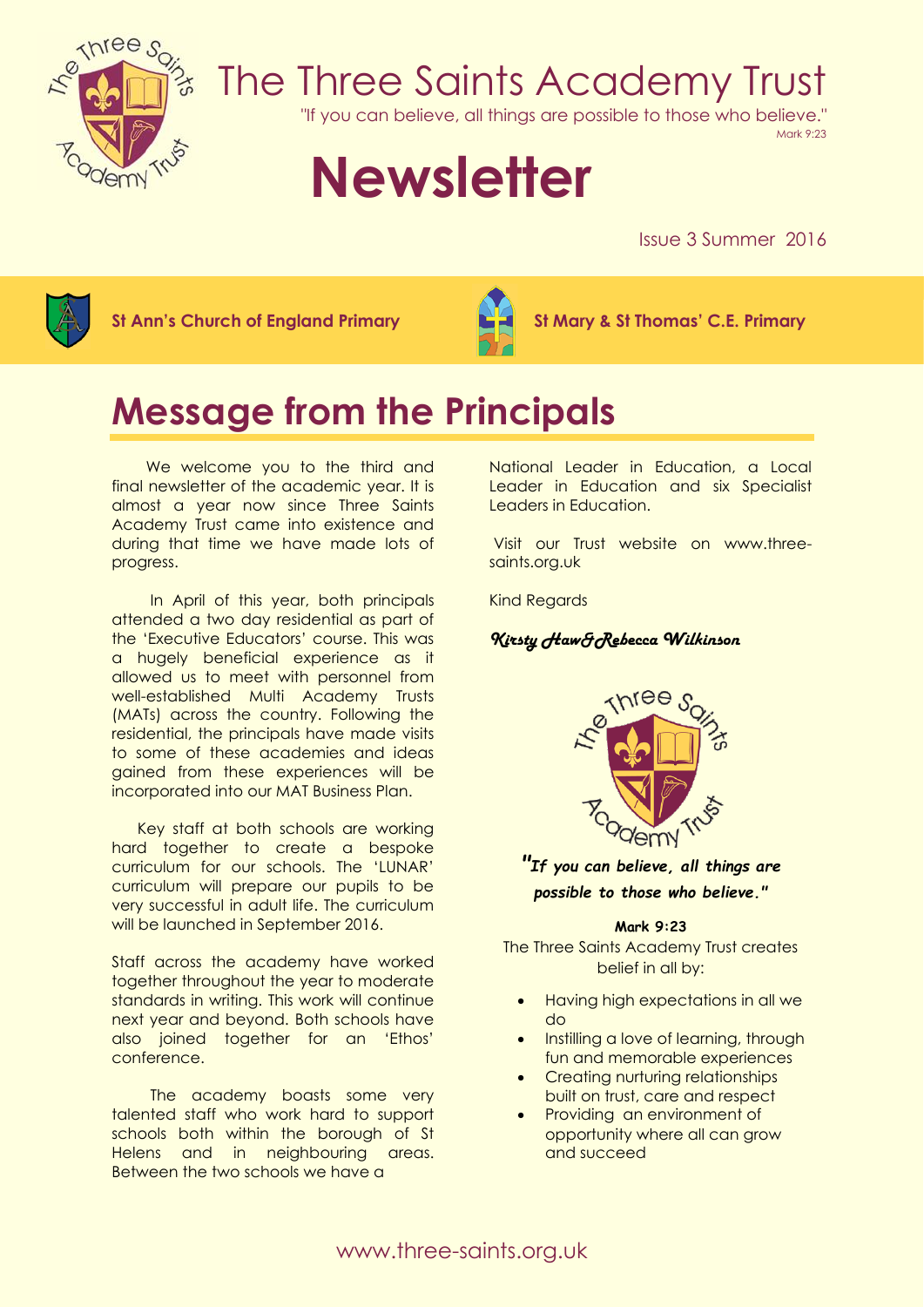

## **Visit to Buckingham Palace**

Mrs Haw was invited to attend a Royal Garden Party on 19th May. She was nominated by the DfE in recognition for services to education. It was a wonderful occasion where she had chance to meet the Queen, Prince Philip, Prince Charles, Princess Anne and a number of other members of the Royal family.



# **School Production**

Our production this year was 'Wind in the Willows'. Many KS2 pupils got involved and contributed to an excellent show which was very well supported by families. Well done to everyone involved.



# **Year 6 holiday to London**

Year 6 spend 3 days of July in London. They had a truly memorable time visiting all the main sights, including a trip on the

London Eye, visits to the Natural History Museum and Buckingham Palace. They went to the theatre to see 'Matilda' and rounded the trip off by visiting Harry Potter Studios. All were excellent ambassadors for our school and were a credit to their families.



# **Y5 Forest Schools residential**

Year 5 visited Scarisbrick Forest for their annual camping trip. They spent 3 days in the woods in tents surviving the rain and putting their outdoor skills to excellent use. They enjoyed lots of fun activities including cooking on the campfire and navigating themselves around the woods.



# **Fun Day**

Spirits weren't dampened on fun day despite the rain which meant we had to come inside! Children and their families enjoyed an afternoon of games, face painting and refreshments. Everyone had a great time and raised over £500 for school funds.